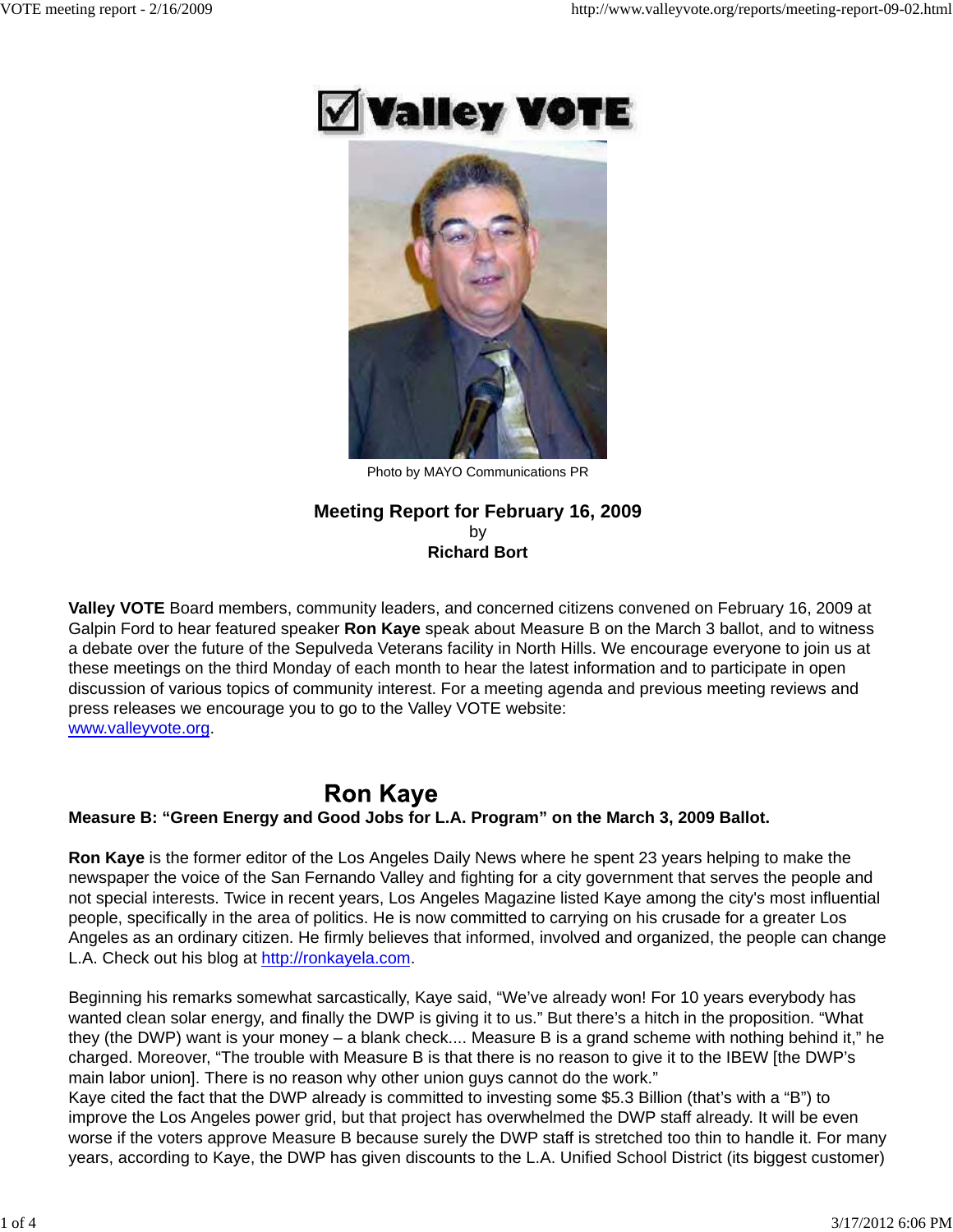and to other large customers to dissuade them from placing solar power generators on their roofs in order to maintain DWP's monopoly.

The new "Los Angeles Solar Energy Plan," which the Mayor and DWP rolled out on November 24, 2008, calls for three programs, one of which is Measure B. The overall plan calls for production of 1,280 megawatts (MW), of which the Measure B component would produce some 400 MW within four years. Yet over the past 10 years of trying to generate solar power, the DWP has succeeded in generating only 12 MW. The goal has been to generate 20 percent of L.A.'s power by 2010 through renewable sources. The DWP has failed to meet any of its renewable power goals, citing the Pine Tree Wind Farm project north of Mojave in Kern County which has been planned since at least 2003 and is expected to produce 120 MW. (Operational testing currently is scheduled to begin in April 2009 – see: http://laist.com/2008/02/02/winds\_of\_change.php.

The DWP had two representatives in the audience, Aram Benyamin, Senior Assistant General Manager for Water and Power, and Bill Glaus, Manager of DWP's Solar Energy Program. Mr. Benyamin was given the chance to provide an overview of the Solar Plan. Mr. Benyamin claimed that the Measure B program, which is expected to generate 400 MW of electricity, is just like any other power plant that is owned and operated by the DWP. The only difference is that this power plant would consist of multiple rooftop arrays of solar panels dispersed throughout the city on the roofs of public buildings and on commercial, industrial, and institutional roofs. The DWP would own the power plant assets, and the DWP's employees would erect and maintain the equipment.

Mr. Benyamin noted that some 10 years ago California passed SB 1, which sought to generate solar power by giving incentives to homeowners through state subsidies. SB 1 gives the DWP the exclusive right to sell power in L.A. and prevents property owners from selling power to any other entity than DWP. Homeowners who have installed solar photovoltaic (PV) arrays on their roofs under SB 1 may use the power they generate, and any excess goes back into the DWP's grid through a "net meter" installed on the property. The DWP buys this excess energy from the property owner by issuing credits against the property owner's bill (for nighttime usage, for example).

For those homeowners whose properties don't lend themselves to mounting solar PV panels on the roof, the DWP has proposed the "SunShares Program", which is expected to generate 100 MW. Owners of such properties as condominiums, houses that sit in deep shade from nearby trees, and roof configurations and orientations that would not be useful for solar panels would qualify for participation in this program. These property owners would be allowed to invest in shares of community-based, DWP-operated solar power plants. The residential solar energy program is one of the three prongs of the L.A. Solar Energy Plan; Measure B is the second prong. The third prong of the L.A. Solar Energy Plan is to develop large scale solar thermal projects in the desert. This program is expected to generate 500 MW.

A questioner from the audience noted that a summary presentation of the report of the Huron Group on Measure B, the DWP's consultant, was readily available to the public, but the questioner asked Mr. Benyamin where he could obtain a copy of the full report that detailed the cost assumptions and other data. Benyamin responded, "I haven't seen the actual report. The actual data is in cartons." Aram confirmed that the only Huron Report available is that 22-page summary presentation! He acknowledged that the Huron Group's report makes assumptions that result in a range of pricing for the electricity to be generated in the Measure B program. Valley VOTE President Joe Vitti raised the issue that the costs estimated by Huron were only about one-third the costs estimated by PA Consulting,a difference of about \$2.5 Billion dollars, implying that Huron's costs might be unrealistically optimistic. (PA Consulting was engaged by the city's Chief Legislative Analyst on behalf of the City Council.) Benyamin responded that the known costs are based on prototypes, but the Measure B plan would be a large-scale project, which should bring down costs to the levels projected by Huron through the use of production line manufacturing of the solar PV panels. He said that he has visited a site being built by Sempra Energy (parent of San Diego Gas &Electric) where the costs are down to \$0.10 to \$0.12 per KWH (compared to Huron's estimate of \$0.119 per KWH, PA Consulting's estimate of about \$0.47 per KWH, and the actual cost of coal-fueled plants of \$0.02 to \$0.03 per KWH). To date, the DWP had not made any cost estimates for the Measure B program, but if Measure B passes, the DWP will have 90 days in which to assemble its estimated costs.

#### **EDITOR'S NOTE: The next day, on Tuesday, February 17, Valley VOTE released its announcement that**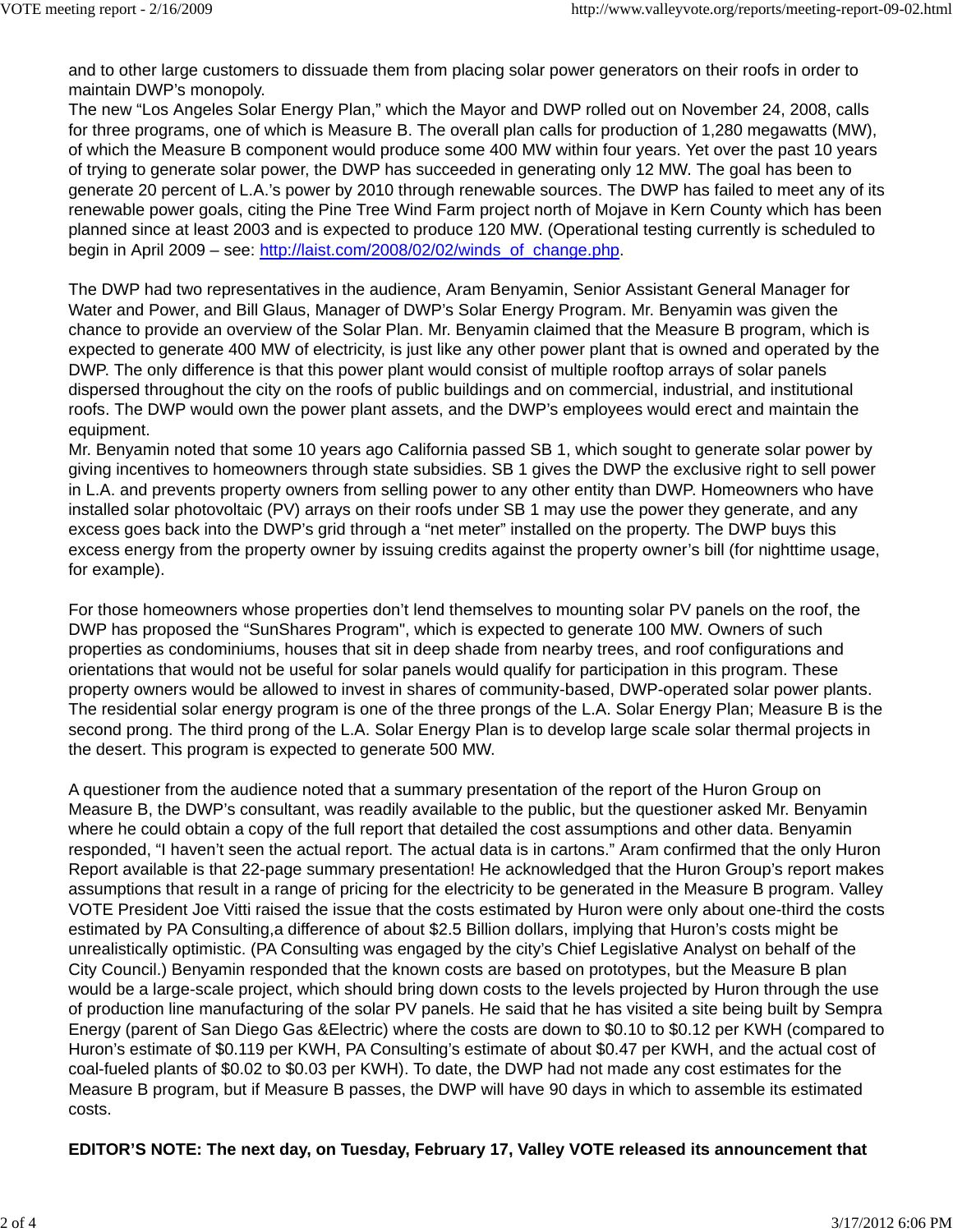**the Valley VOTE Board of Directors overwhelming approved a motion to OPPOSE Measure B:"Green Energy and Good Jobs for Los Angeles Program," which will be on the March 3, 2009 Ballot.**

# **Sepulveda Veterans Facility A Debate**

The Sepulveda V.A. Ambulatory Care facility sits on a 160 acre parcel right smack in the middle of the San Fernando Valley. A proposal made several years ago is now being hotly debated: whether to convert two of the existing buildings, which sit on approximately 7.5 acres of the property, into 147 apartments for homeless veterans. The potential developer of the apartments is the nonprofit organization A Community of Friends (ACOF), which has experience in developing several thousand low cost housing units. Another nonprofit organization, New Directions, which provides housing and substance abuse programs for homeless veterans in the Los Angeles area, would operate the facility for the homeless veterans. Ms. Dora Leung Gallo, ACOF's Chief Executive Officer, and John Keaveney, New Directions' Cofounder, represented their respective organizations at the meeting. (See: www.acof.org/ and www.newdirectionsinc.org/, respectively.) Opposition to the proposed development of the veterans housing at the Sepulveda facility is being led by the North Hills West Neighborhood Council, represented by Peggy Burgess and Loyd Ray. The opponents and their supporters in the audience argued passionately to kill the project, and there seemed to be some significant differences in interpretation of the lease, particularly as to whether it could be amended for other uses and whether ACOF could buy the land.

FACTS:

A longtime Valley resident recounted the history that Birmingham High School was originally built as a military hospital, and the runway at Van Nuys Airport was built to handle large military aircraft bringing in wounded vets. The Sepulveda V.A. facility was built in 1955 as an acute hospital to replace the Birmingham facility. Over the years, however, the Veterans Administration has downgraded the Sepulveda facility from an acute hospital to its current role as a veterans outpatient clinic and assisted living facility. Meanwhile, the V.A. has built acute hospitals for veterans in San Diego, Long Beach, and Westwood, with the acute-care and rehab patient load shifted from Sepulveda to those hospitals.

ACOF and New Directions have signed a 75 year "enhanced lease" with the Veterans Administration covering Buildings #4 and #5, which contains the right to purchase the buildings (but not the underlying land) at any time. The lease provides that at the end of the 75-year term the buildings will revert to the V.A.

ACOF plans to use funding from various sources, including the federal government's Department of Housing and Urban Development (HUD). HUD's rules prevent any housing discrimination in projects financed by HUD. Therefore, unless HUD issues a waiver of this nondiscrimination rule, ACOF and New Directions are barred from limiting the housing to VETERANS ONLY. They may market the housing as VETERANS PREFERRED and maintain a waiting list in which veterans are given preference over non-veterans.

The land is presently zoned for a full-service medical facility, and the city is considering an application made by ACOF and New Directions to change the zoning to permit use of a portion of the property for housing.

# Arguments FAVORING Development of Housing For Homeless Vets:

The two buildings are dilapidated and dirty, and have been vacant for over 10 years except for frequent filming, which apparently caused the interior damage.

The veterans would have medical services adjacent to where they live.

All prospective tenants will be placed in the Sepulveda units by referral from existing veterans sources, such as shelters and transitional housing. They will not be coming there directly from the streets.

Tenants will be charged rent of \$398 per month, but subsidies will be available. Tenants will pay a maximum of 30 percent of their monthly income. (Their sources of income primarily include general relief and VA disability benefits.)

#### Arguments OPPOSING Development of Housing For Homeless Vets:

If the two buildings are converted to apartments, only 147 veterans will benefit, at a project cost of some \$40 million. Surely 147 apartments can be built elsewhere at a much lower cost; or many more apartments can be built for that sum of money.

The 160 acres were donated to the U.S. government for exclusive use for veterans. To use the land for any other purpose would be a violation of the public trust.